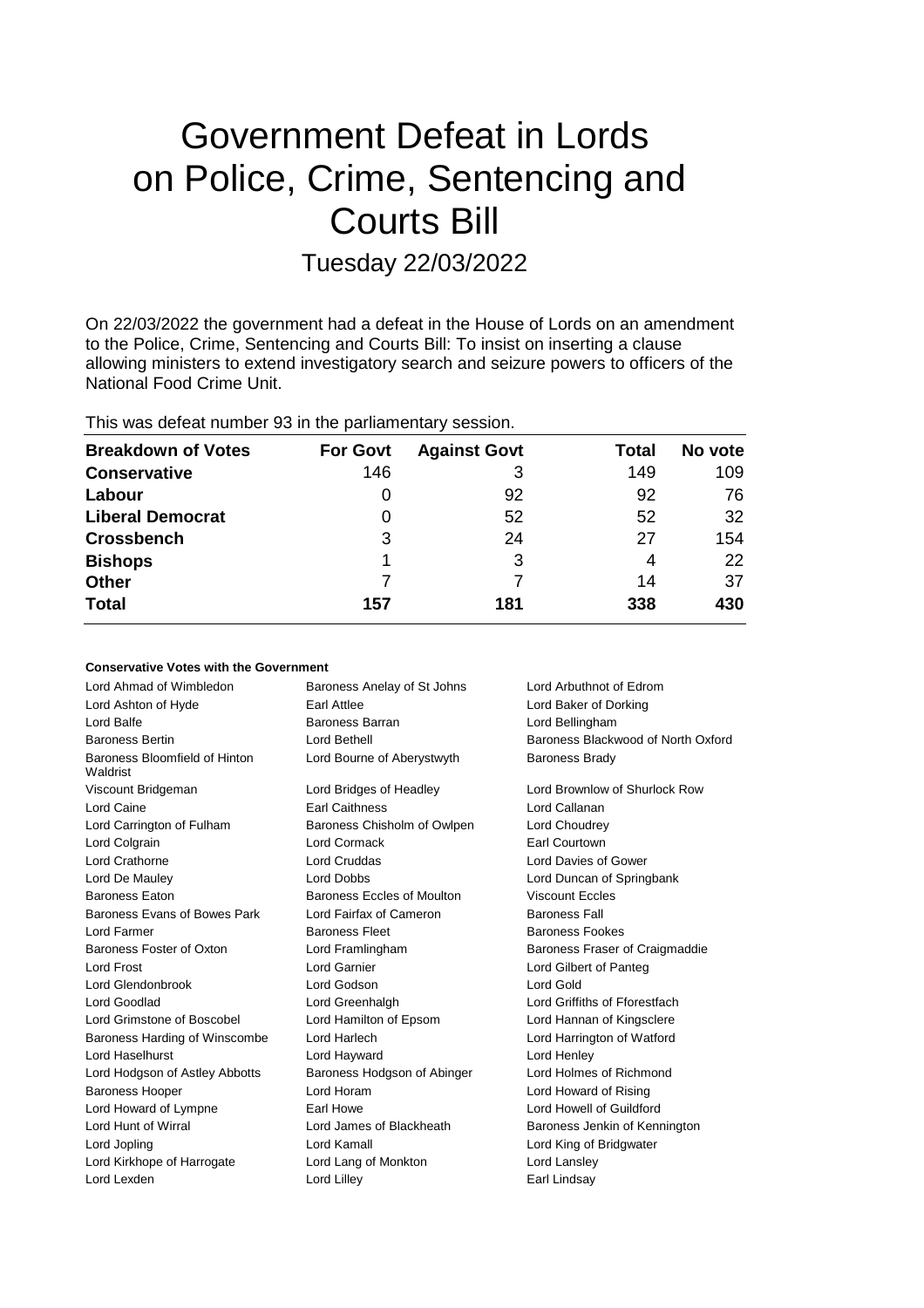Lord Lingfield Earl Liverpool Lord Mancroft Lord McColl of Dulwich Lord McLoughlin Lord Mendoza Baroness Meyer **Duke of Montrose** Baroness Morgan of Cotes Lord Moylan Lord Moynihan Baroness Neville-Jones Baroness Neville-Rolfe Baroness Nicholson of Winterbourne Baroness Noakes Lord Northbrook Lord Norton of Louth Lord Parkinson of Whitley Bay Baroness Penn Lord Popat Lord Porter of Spalding Lord Randall of Uxbridge **Baroness Redfern** Baroness Redfern Lord Robathan Baroness Rock Baroness Sanderson of Welton Lord Sandhurst Lord Sarfraz **Baroness Sater** Baroness Sater Baroness Scott of Bybrook Lord Selkirk of Douglas Baroness Shackleton of Belgravia Lord Sharpe of Epsom Baroness Shephard of Northwold Lord Shinkwin **Earl Shrewsbury** Lord Smith of Hindhead Baroness Stedman-Scott Lord Stewart of Dirleton Baroness Stowell of Beeston Lord Strathclyde **Baroness Sugg** Baroness Sugg Lord Suri Lord Swinfen Lord Taylor of Holbeach Lord Trefgarne **Viscount Trenchard** Lord True Lord Tugendhat Lord Udny-Lister Lord Vaizey of Didcot Baroness Vere of Norbiton **Baroness Verma** Lord Wakeham Lord Wasserman Lord Wharton of Yarm Lord Willetts Baroness Williams of Trafford Lord Wolfson of Tredegar Baroness Wyld Lord Young of Cookham Viscount Younger of Leckie

#### **Conservative Votes against the Government**

Baroness Altmann **Marting Contains Containers Containers** Baroness McIntosh of Pickering

#### **Labour Votes with the Government**

## **Labour Votes against the Government**

Baroness Armstrong of Hill Top Lord Bach Baroness Bakewell Baroness Blake of Leeds Baroness Blower Baroness Blower Lord Blunkett Lord Boateng Lord Bradley Lord Brooke of Alverthorpe Lord Browne of Ladyton Lord Campbell-Savours Lord Cashman Baroness Chakrabarti **Viscount Chandos** Chandos Lord Clark of Windermere Lord Coaker **Baroness Cohen of Pimlico** Lord Collins of Highbury Baroness Corston **Baroness Crawley Community** Lord Cunningham of Felling Lord Davies of Oldham Lord Dubs Lord Faulkner of Worcester Lord Foulkes of Cumnock **Baroness Gale** Baroness Gale Baroness Golding Lord Grantchester Lord Griffiths of Burry Port Lord Grocott Lord Hain Viscount Hanworth Lord Harris of Haringey Lord Haskel **Baroness Hayman of Ullock** Baroness Healy of Primrose Hill Lord Hendy **Baroness Henig Lord Howarth of Newport** Baroness Henig Lord Howarth of Newport Baroness Jones of Whitchurch Lord Kennedy of Southwark Baroness Kennedy of The Shaws Lord Khan of Burnley **Lord Knight of Weymouth** Baroness Lawrence of Clarendon Lord Lennie Lord Liddle Lord Lipsey Baroness Lister of Burtersett Baroness Mallalieu Lord Maxton Lord McAvoy Baroness McIntosh of Hudnall Lord McNicol of West Kilbride Baroness Merron Lord Mitchell Lord Morgan Lord Morris of Aberavon Baroness Morris of Yardley Lord Murphy of Torfaen Baroness Pitkeathley **Lord Ponsonby of Shulbrede** Baroness Prosser Baroness Quin Baroness Rebuck Lord Reid of Cardowan Baroness Ritchie of Downpatrick Lord Rooker Lord Rosser Lord Sikka **Baroness Smith of Basildon** Lord Snape Viscount Stansgate **Lord Stevenson of Balmacara** Baroness Taylor of Bolton Baroness Thornton **Lord Touhig** Lord Touhig Lord Triesman Lord Tunnicliffe Lord Turnberg Lord Watts Lord West of Spithead **Baroness Wheeler** Baroness Wheeler Baroness Whitaker Lord Whitty Baroness Wilcox of Newport Lord Wood of Anfield Lord Woodley **Baroness Young of Old Scone** 

Baroness Adams of Craigielea Lord Adonis Lord Anderson of Swansea

**Liberal Democrat Votes with the Government**